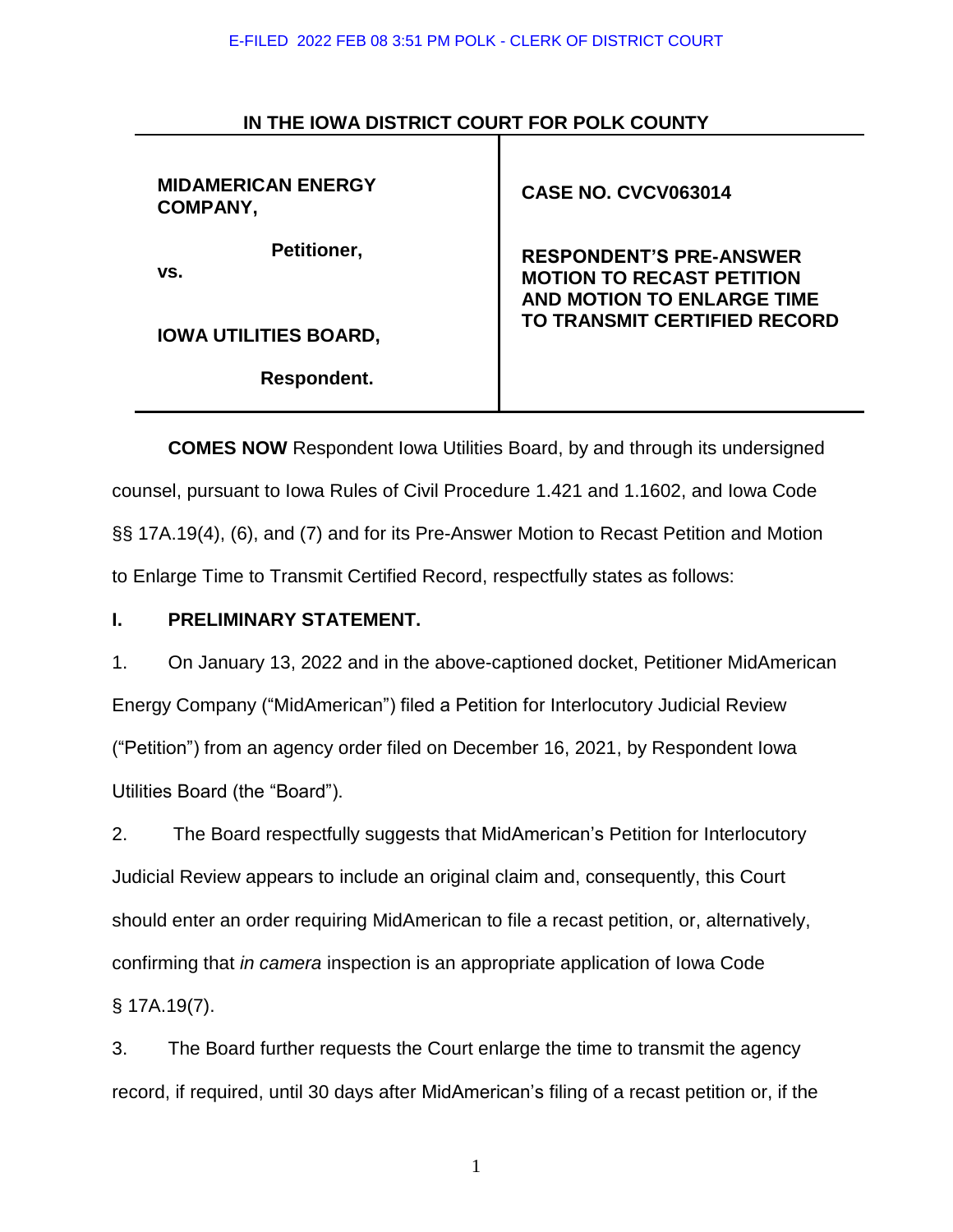Court denies the Board's motion, until 30 days after any such order.

### **II. MOTION TO RECAST PETITION.**

4. "Judicial review of administrative agency action is a special proceeding [that] is in all respects dependent upon the statutes which authorize its pursuit." *Anderson v. W. Hodgeman & Sons, Inc.*, 524 N.W.2d 418, 421 n.1 (Iowa 1994). The judicial review provisions of Iowa Code chapter 17A are "the exclusive means by which a person or party who is aggrieved or adversely affected by agency action may seek judicial review of such agency action." Iowa Code § 17A.19 (2021). The procedures contained in chapter 17A "must be adhered to in order for the district court to obtain jurisdiction." *Tindal v. Norman*, 427 N.W.2d 871, 872 (Iowa 1988).

5. Iowa Code § 17A.19(1) identifies that an aggrieved person or party who has exhausted all remedies may file a petition for judicial review. Section 17A.19(1) also provides that an intermediate agency action is immediately reviewable if all adequate administrative remedies have been exhausted and review of the final agency action would not provide an adequate remedy.

6. It is well-recognized and established under Iowa law that a petition for judicial review may not be joined with any original cause of action and all such original claims must be dismissed. *Black v. University of Iowa*, 362 N.W.2d 459, 463-64 (Iowa 1985). In proceedings such as this one, "the district court exercises only appellate jurisdiction and has no original authority to declare the rights of the parties or the applicability of any statute or rule." *Id.*, 362 N.W.2d at 462 (internal quotation marks and citation omitted).

7. MidAmerican takes issue with the language and directive ordered by the Board in its December 16, 2021 ruling: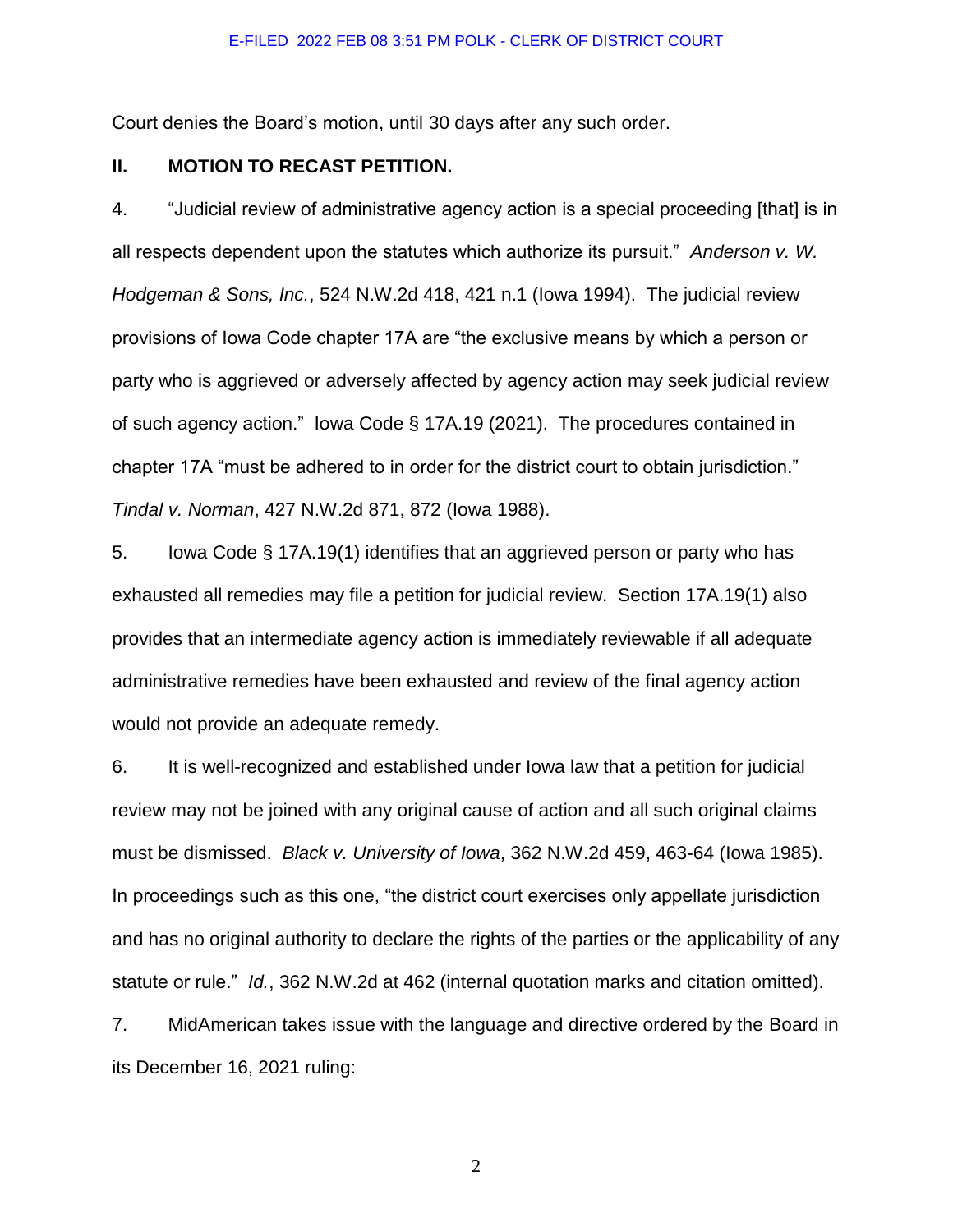The Board understands MidAmerican's position. In this case, the Board is the requester of the information MidAmerican claims to be privileged and is also the reviewer who will ultimately decide whether MidAmerican's privilege claim is appropriate. However, the Board declines to implement MidAmerican's identified solution, especially since MidAmerican has provided no precedent to support its arguments that an agency can waive its final review of a proposed decision by designating an outside ALJ to issue a final order (instead of a proposed order) and that an agency has the authority to appoint a master (similar to a district court's authority to appoint a master) to issue a final order without a stipulation by the parties.

The Board appropriately assigned as presiding officer an agency employee who is able to review the documents MidAmerican has claimed contain privileged information; however, in light of the presiding officer's recommendation and the fact that any appeal will ultimately come to back to the Board, regardless of whether the appeal is from the current Board's designated presiding officer or an ALJ assigned by the Iowa Department of Inspections and Appeals, the Board will require MidAmerican to provide the three Utilities Board members the purported attorney-client privileged information or attorney work product privileged information for *in camera*  review. If MidAmerican believes neither a presiding officer employed by the Board nor Board members should make the privilege determination, MidAmerican's only option is to take the issue to the district court and have a judge, or a master appointed by a judge, review the documents to determine if MidAmerican's privilege claim is justified.

*In re MidAmerican Energy Company*, Docket No. SPU-2021-0003, "Order Addressing

Presiding Officer's Recommendations Regarding Issue of Privilege" (Iowa Utils. Bd.,

December 16, 2021) at 14; Petition for Interlocutory Judicial Review, Exhibit 3.

8. The Board has not seen the documents MidAmerican claims are privileged and

the Board has not made a ruling on MidAmerican's claim of privilege.

9. In response to the Board's December 16, 2021 ruling, MidAmerican filed this

Petition for Interlocutory Judicial Review.

10. MidAmerican argues in its Petition for Interlocutory Judicial Review's averment

14 that, "(p)rivilege is an issue that meets the test for interlocutory review because

waiting for final agency action on the broader issue in the docket would not provide an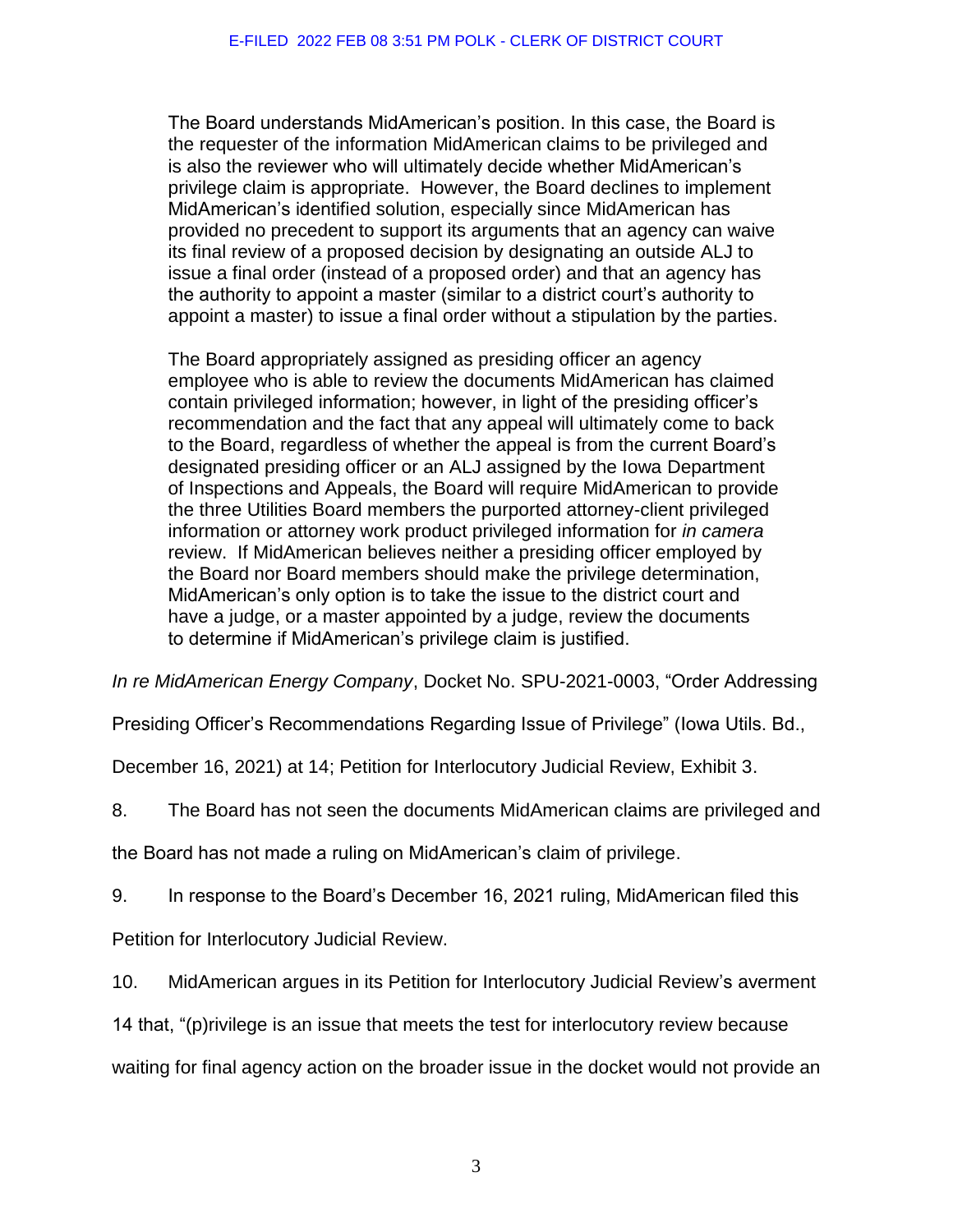adequate remedy to protect the privilege."

11. Additionally, in its request for relief in its Petition for Interlocutory Judicial Review, MidAmerican identifies that upon the Board filing its Answer to the Petition for Interlocutory Judicial Review, MidAmerican anticipates filing a Motion for In Camera Review, allowing the judicial review judge to examine the documents MidAmerican claims are privileged and presumably make a finding of fact. Petition for Interlocutory Judicial Review, page 6.

12. MidAmerican's request for relief asks the Court to adjudicate if the purported privileged documents are in fact privileged and, as such, MidAmerican is asking the Court to make an original determination in a judicial review proceeding under Iowa Code § 17A.19.

13. Regardless of whether MidAmerican's argument that privilege is an issue that satisfies the test for an interlocutory judicial review, MidAmerican's request for relief combines an original action (the actual determination of privilege) with its Petition for Interlocutory Judicial Review (the claim of error by the Board's order requiring MidAmerican to produce the documentation) which is inappropriate.

14. The Board acknowledges that Iowa Code § 17A.19(7) provides that a court in a judicial review proceeding may hear and consider such evidence as it deems appropriate. The statute also provides that in a contested case, the court shall not hear further evidence as to an issue of fact that was entrusted to the agency. *Id.*

15. The Board has not yet determined if Docket No. SPU-2021-0003 will proceed as an investigatory docket or as a contested case proceeding.

16. If the Board determines the docket will proceed as a contested case, Iowa Code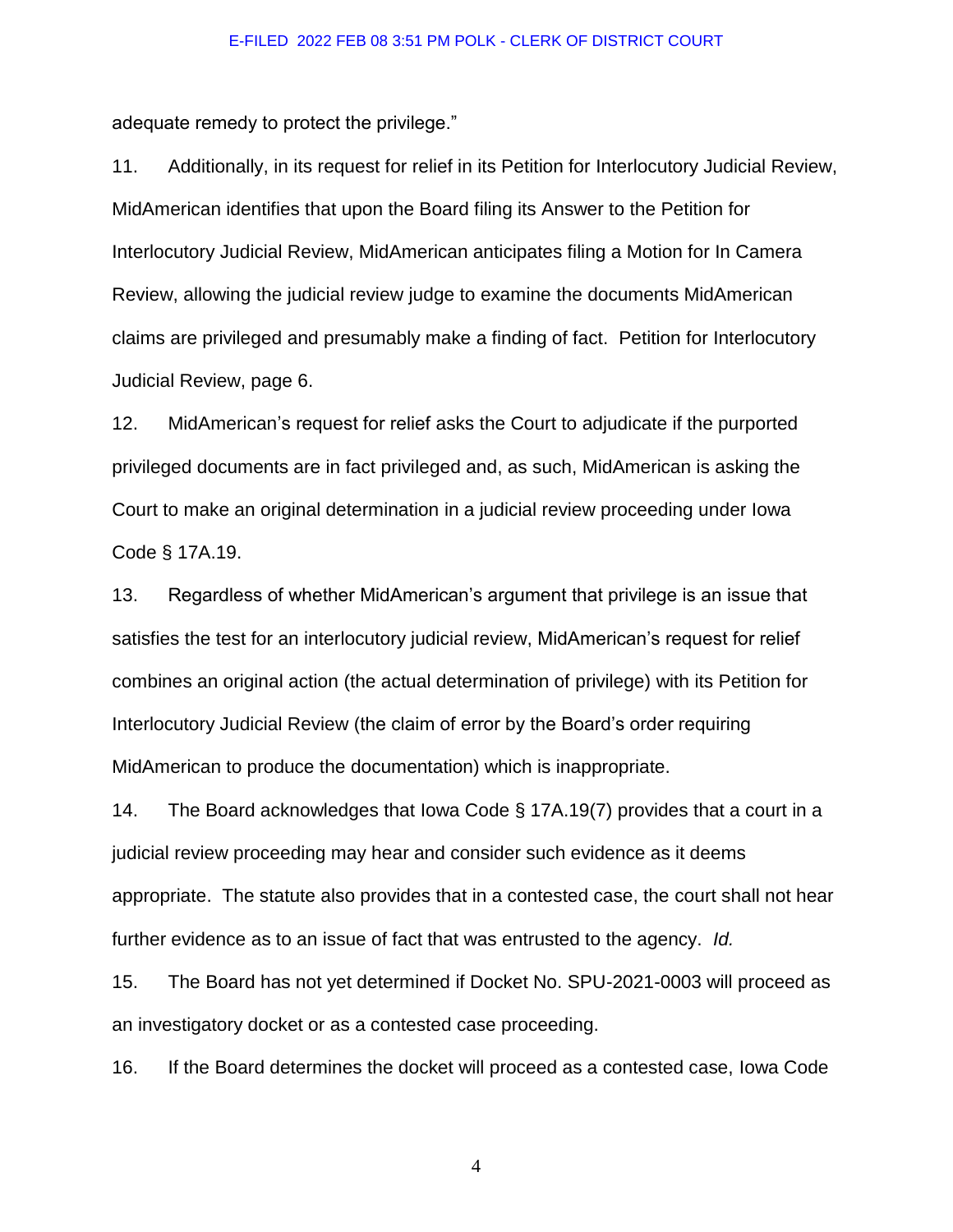§ 17A.19(7) also provides (at least with regard to a Petition for Judicial Review from a final agency ruling):

If it is shown to the satisfaction of the court that the additional evidence is material and that there were good reasons for failure to present it in the contested case proceeding before the agency, the court may order that the additional evidence be taken before the agency upon conditions determined by the court. The agency may modify its findings and decision in the case by reason of the additional evidence and shall file that evidence and any modifications, new findings, or decisions with the reviewing court and mail copies of the new findings or decisions to all parties.

17. This language does not designate the Court, in a judicial review proceeding, to

make an independent determination of a fact. Iowa Code § 17A.19(7) states that the

Court may order the additional evidence be taken before the agency.

18. Given that MidAmerican indicates that it anticipates filing a Motion for In Camera

Review in this case, the Court, pursuant to Iowa Code § 17A.19(7), could return the

documents in question to the Board for a factual determination if, upon review, the Court

determines the evidence is material and there was a good reason to have not presented

the evidence to the agency in a contested case proceeding.

19. The Board requests the Court provide guidance as to whether this Petition for

Interlocutory Judicial Review is an appropriate type of filing that can include an original

determination of whether documents are privileged or whether a recast petition, such as

a Petition for a Writ of Injunction or Mandamus or a Declaratory Order, or some other

type of filing, would be a more appropriate filing.

# **III. MOTION TO ENLARGE TIME TO TRANSMIT CERTIFIED RECORD.**

20. Iowa Code § 17A.19(6) permits the district court to enlarge the time by which the agency must transmit to the reviewing court a certified copy of the entire contested case record.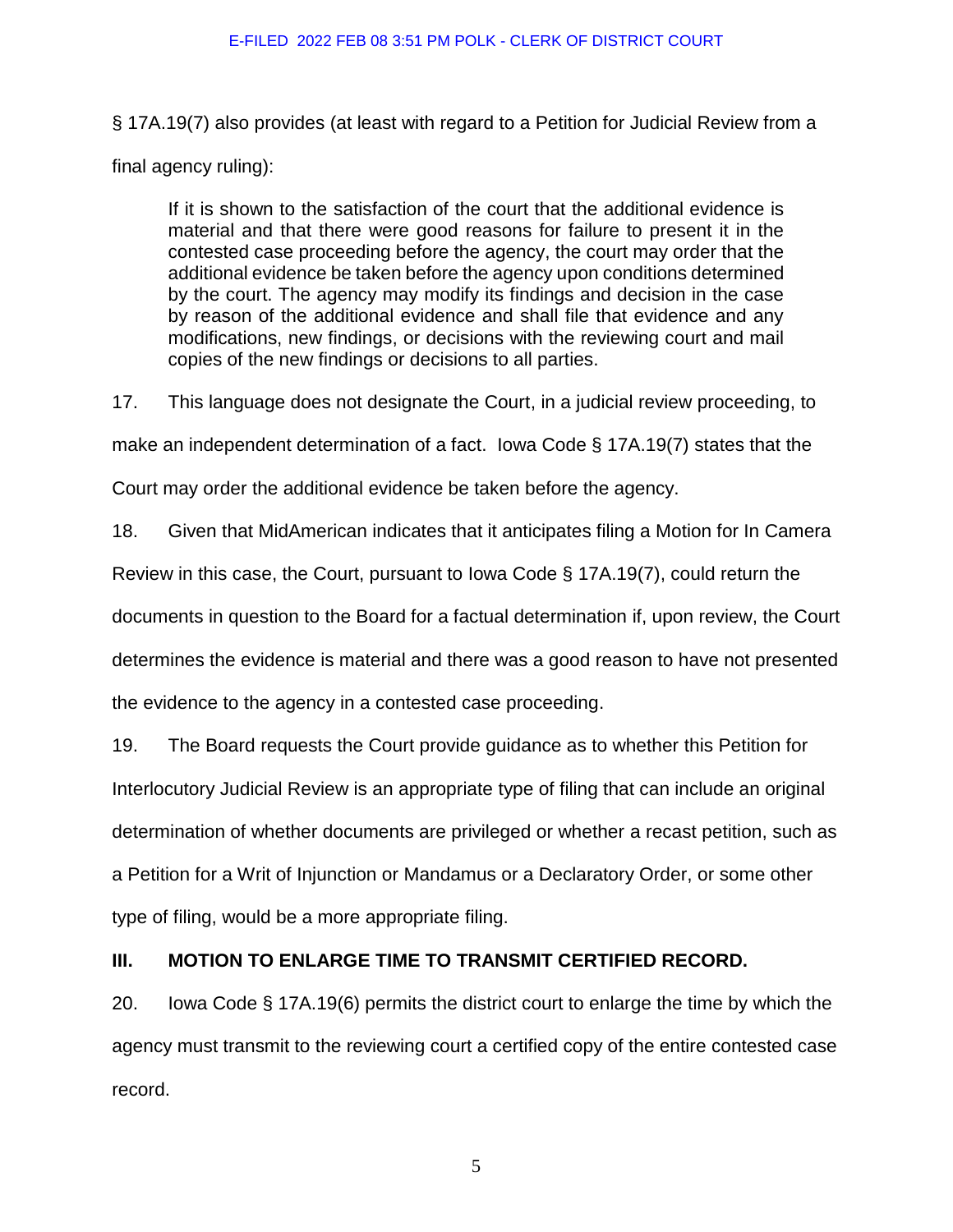#### E-FILED 2022 FEB 08 3:51 PM POLK - CLERK OF DISTRICT COURT

21. As previously identified, the Board has not yet determined if Docket No. SPU-2021-0003 will proceed as an investigatory docket or as a contested case proceeding.

22. If a determination is made that Docket No. SPU-2021-0003 is a contested case proceeding, the Board requests the period in which it must file the certified record be extended until this Court has an opportunity to review and rule on the above-captioned Motion to Recast Petition.

23. The Board further requests the Court set the deadline for the transmittal of the certified record, if required, as 30 days from either the filing of MidAmerican's recast petition, or the Court's order denying the Board's motion, whichever occurs later.

**WHEREFORE**, Respondent Iowa Utilities Board respectfully requests this Court address the above-captioned Pre-Answer Motion to Recast Petition and, if necessary, order Petitioner MidAmerican Energy Company to file a recast petition that corrects the deficiencies identified herein and replaces and supersedes the January 13, 2022 petition. Respondent Iowa Utilities Board also requests the Court extend the deadline for the transmission of the certified record, if required, 30 days from either the filing of a recast petition or an order denying the Board's motion, whichever occurs later.

Respectfully submitted,

/s/ Jon Tack Jon Tack (AT0007738) Iowa Utilities Board 1375 East Court Avenue Des Moines, Iowa 50319-0069 Telephone: (515) 725-7333 E-mail: [jon.tack@iub.iowa.gov](mailto:jon.tack@iub.iowa.gov)